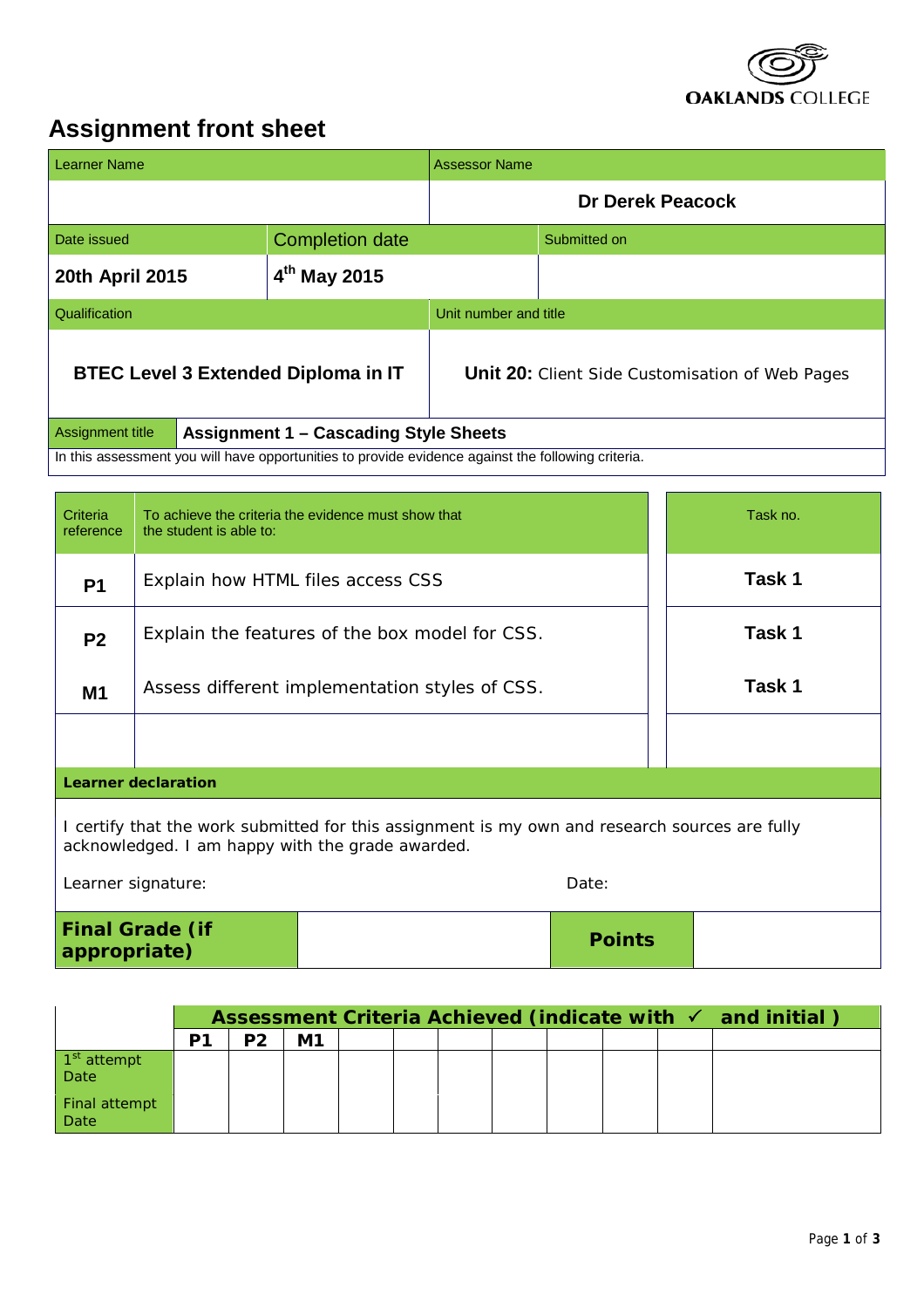

# **Assessor's comments**

| Qualification                                                       |                                                       | <b>BTEC Level 3 Extended Diploma in IT</b>                        | Dr Derek Peacock<br><b>Assessor name</b> |              |                          |             |                                |
|---------------------------------------------------------------------|-------------------------------------------------------|-------------------------------------------------------------------|------------------------------------------|--------------|--------------------------|-------------|--------------------------------|
| title                                                               | Unit number and<br>Unit 22: Developing Computer Games |                                                                   |                                          | Learner name |                          |             |                                |
| <b>Grading criteria</b>                                             |                                                       |                                                                   |                                          |              | <b>Assessor Feedback</b> |             |                                |
| <b>P1</b>                                                           | Explain how HTML files access<br>CSS.                 |                                                                   |                                          |              |                          |             |                                |
| Explain the features of the box<br>P <sub>2</sub><br>model for CSS. |                                                       |                                                                   |                                          |              |                          |             |                                |
| Assess different implementation<br><b>M1</b><br>styles of CSS.      |                                                       |                                                                   |                                          |              |                          |             |                                |
|                                                                     |                                                       |                                                                   |                                          |              |                          |             |                                |
|                                                                     | <b>Action Plan</b>                                    | Additional Assessor Feedback (including feedback for upgrade) and |                                          |              |                          |             | Action<br>completed by<br>date |
|                                                                     |                                                       |                                                                   |                                          |              |                          |             |                                |
|                                                                     | <b>Learner Feedback</b>                               |                                                                   |                                          |              |                          |             |                                |
|                                                                     |                                                       |                                                                   |                                          |              |                          |             |                                |
| Learner                                                             |                                                       |                                                                   | <b>Signature</b>                         |              |                          | <b>Date</b> |                                |
|                                                                     | <b>Assessor</b>                                       |                                                                   | <b>Signature</b>                         |              |                          | <b>Date</b> |                                |
|                                                                     | <b>Internal Verifier</b>                              |                                                                   | <b>Signature</b>                         |              |                          | <b>Date</b> |                                |
| <b>Verifier</b>                                                     | <b>Lead Internal</b>                                  |                                                                   | <b>Signature</b>                         |              |                          | <b>Date</b> |                                |